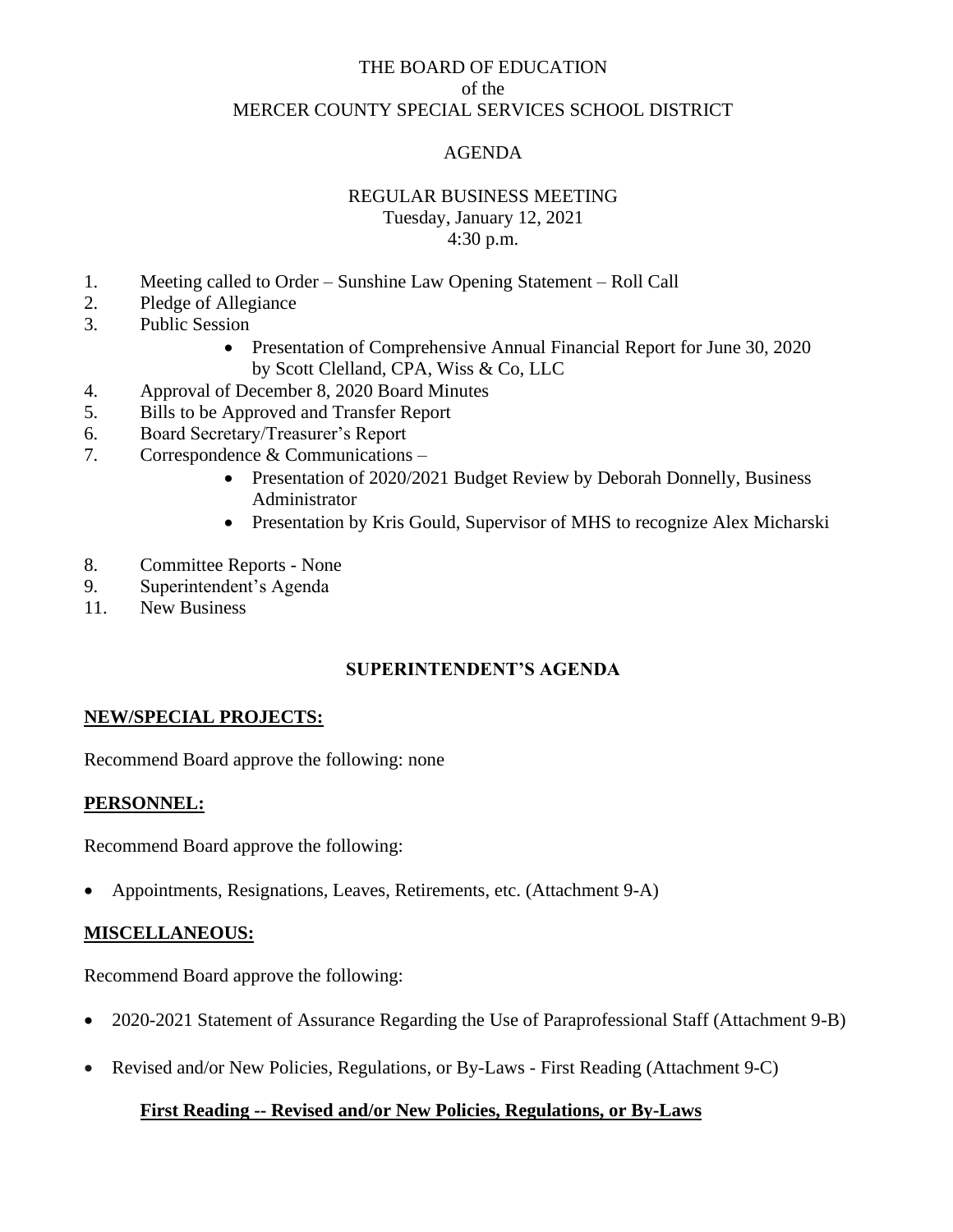AGENDA – MCSSSD January 12, 2021 Page 2

## **BYLAWS**

0167 Public Participation in Board Meetings

#### **POLICIES** - none

### **REGULATIONS** - none

## **Second Reading -- Revised and/or New Policies, Regulations, or By-Laws**

#### **BYLAWS**

0164.6 Remote Public Board Meeting During A Declared Emergency (M)

#### **POLICIES**

| P2431    | Athletic Competition (M)                                 |
|----------|----------------------------------------------------------|
| P2464    | Gifted and Talented Students (M)                         |
| P5330.05 | Seizure Action Plan (M)                                  |
| P8561    | Procurement Procedures for School Nutrition Programs (M) |
|          |                                                          |

# **REGULATIONS**

| R2431.1  | Emergency Procedures for Sports and Other Athletic Activity (M) |
|----------|-----------------------------------------------------------------|
| R5330.05 | Seizure Action Plan (M)                                         |

#### **ABOLISHED -- Policies, Regulations, or By-Laws** – none

## **REPORTS:**

Recommend Board approve the following:

- Fire and Security Drill(s) for the month of December 2020: none
- Harassment, Intimidation & Bullying as of December 2020

| <b>Month</b> | <b>Investigations</b> | <b>HIB</b> | <b>Non-HIB</b> |
|--------------|-----------------------|------------|----------------|
| July         |                       |            |                |
| August       |                       |            |                |
| September    |                       |            |                |
| October      |                       |            |                |
| November     |                       |            |                |
| December     |                       |            |                |
| <b>TOTAL</b> |                       |            |                |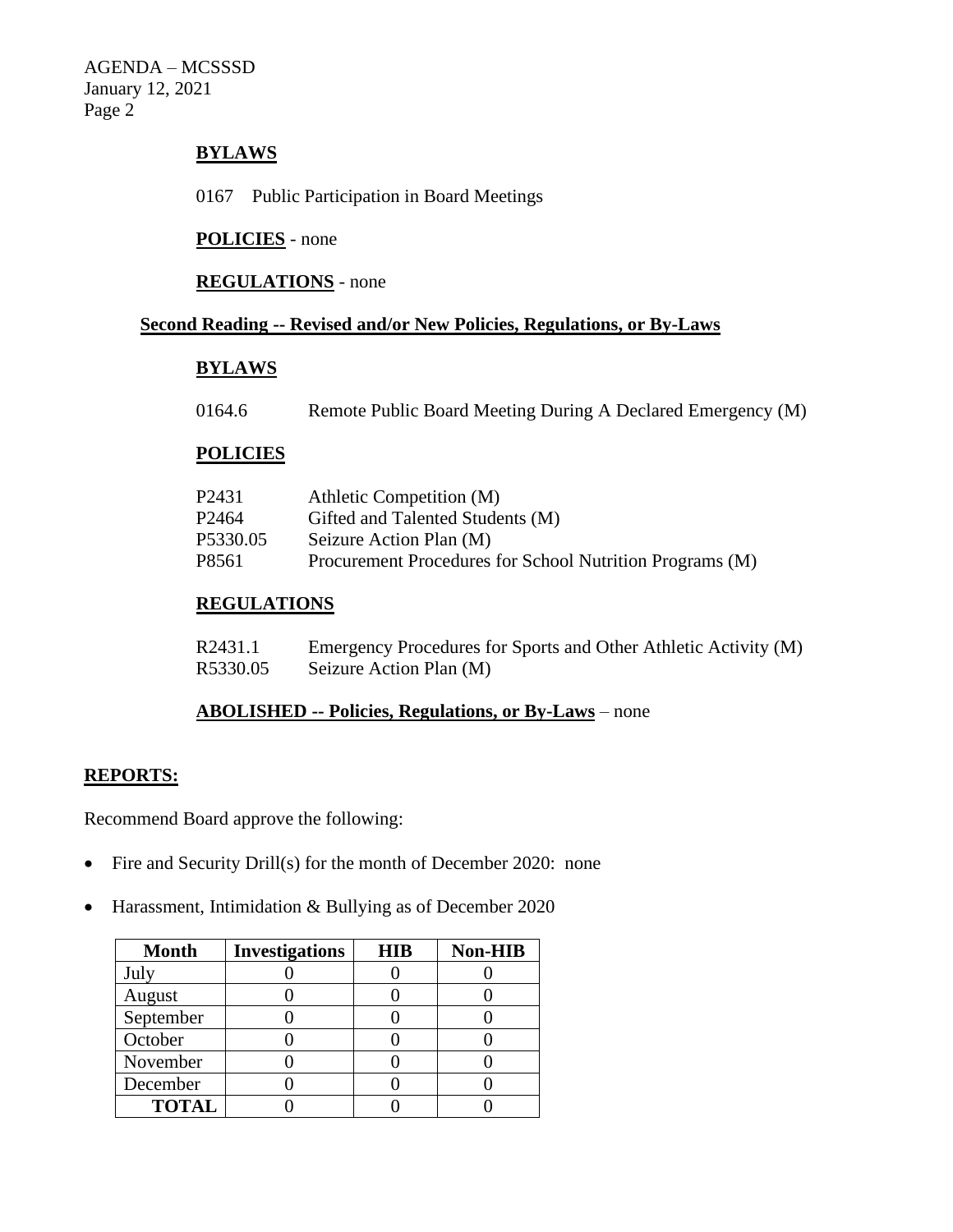AGENDA – MCSSSD January 12, 2021 Page 3

• Enrollment Data as of December 2020

|               | July | Aug | <b>Sep</b> | Oct | <b>Nov</b> | <b>Dec</b> | Jan | Feb | Mar | Apr | May | June |
|---------------|------|-----|------------|-----|------------|------------|-----|-----|-----|-----|-----|------|
| 2019-<br>2020 | 497  | 498 | 548        | 546 | 546        | 551        | 544 | 559 | 563 | 561 | 561 | 560  |
| 2020-<br>2021 | 428  | 428 | 496        | 501 | 503        | 505        |     |     |     |     |     |      |

|                                 | 11/30/2020 | 12/31/2020 |
|---------------------------------|------------|------------|
| Mercer High School              | 241        | 241        |
| <b>Mercer Elementary School</b> | 195        | 195        |
| <b>Regional Day</b>             |            |            |
| Joseph F. Cappello School       |            |            |
| $\text{TOTAI}:$                 |            |            |

## 11. **NEW BUSINESS**

Recommend Board approve the following:

- a. Approve the Resolution Governing Standard Procedures and Requirements for Public Comment during Remote Public Meetings and for Public Comment Submitted in Writing Ahead of the Meeting (Attachment 11-a).
- b. Approve to accept donations in the amount of \$395 made in memory Karen Ball, 75% to be allocated for food baskets for school families and the remainder to be used as needed for the students of MHS.
- c. Approve addendum to the 2019-2020 bus route contracts re-negotiated pursuant to the Implementation of P.L. 2020, Chapter 27 (attachment 11-c).
- d. Approve the revised 2021/2022 Budget Planning Schedule (Attachment 11-d).
- e. Staff and Student Travel (Attachment 11-e).
- f. Miscellaneous Equipment Disposal List (Attachment 11-f).
- g. Approval of Transportation Contract(s), Bids, Renewals and Addendum (11-g).
- h. Approve to submit the alternate Semi revenue waiver request for the 2021/2022 school year in the amount of \$250,000.
- i. Approve the Tuition Rates for 2021/2022 School Year (Attachment 11-i).